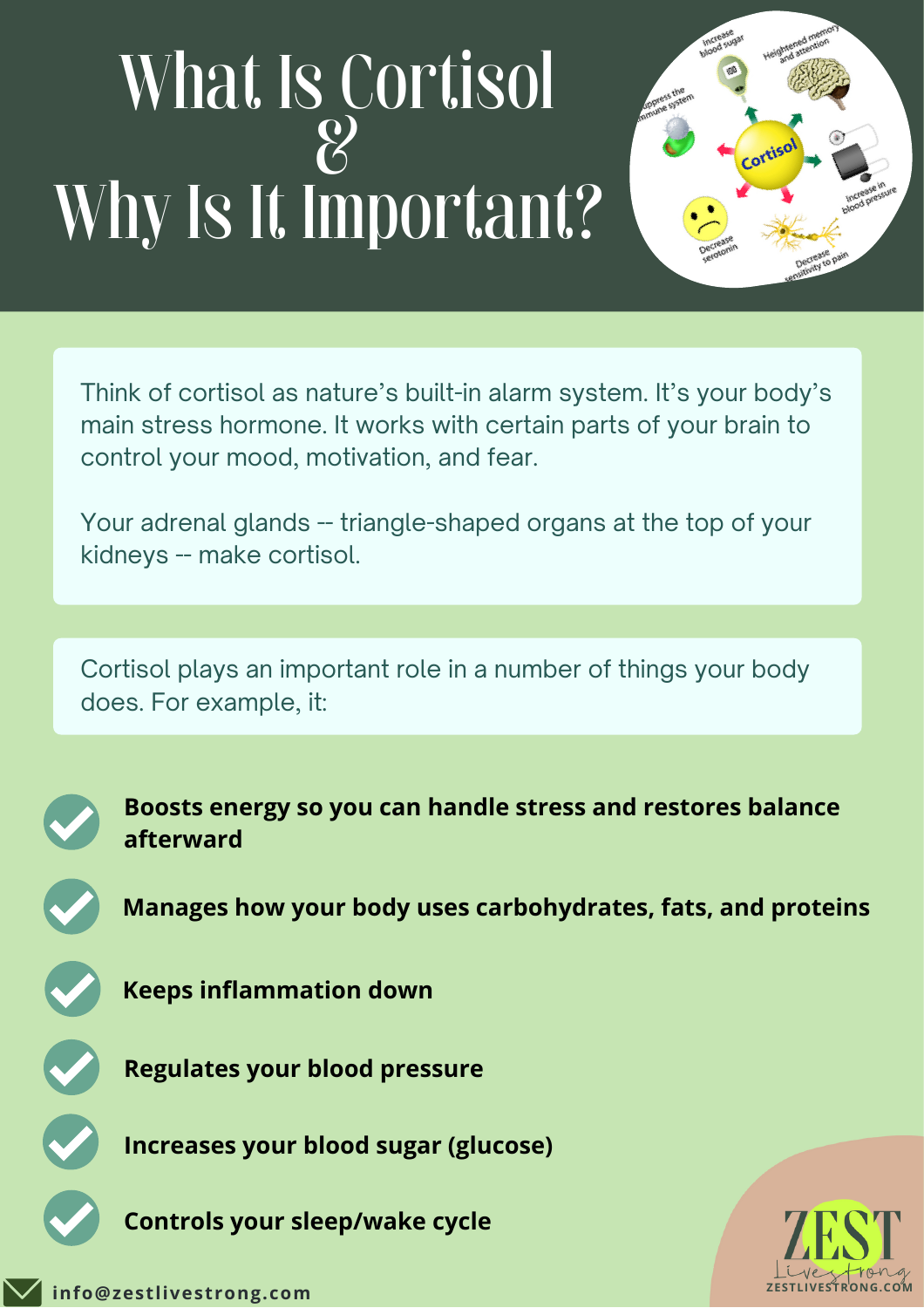## How Does It Work?

Your [hypothalamus](https://www.webmd.com/a-to-z-guides/hypopituitary) and pituitary gland -- both located in your [brain](https://www.webmd.com/brain/ss/slideshow-concussions-brain-injuries) -- can sense if your [blood](https://www.webmd.com/heart/anatomy-picture-of-blood) contains the right level of cortisol. If the level is too low, your [brain](https://www.webmd.com/brain/rm-quiz-amazing-brain) adjusts the amount of hormones it makes. Your adrenal glands pick up on these signals. Then, they fine-tune the amount of cortisol they release.

Cortisol receptors -- which are in most cells in your body - receive and use the hormone in different ways. Your needs will differ from day to day. For instance, when your body is on high alert, cortisol can alter or shut down functions that get in the way. These might include your digestive or reproductive systems, your [immune](https://www.webmd.com/cold-and-flu/cold-guide/10-immune-system-busters-boosters) system, or even your growth processes.

Sometimes, your [cortisol](https://www.webmd.com/drugs/2/drug-8641/cortisone+oral/details) levels can get out of whack.